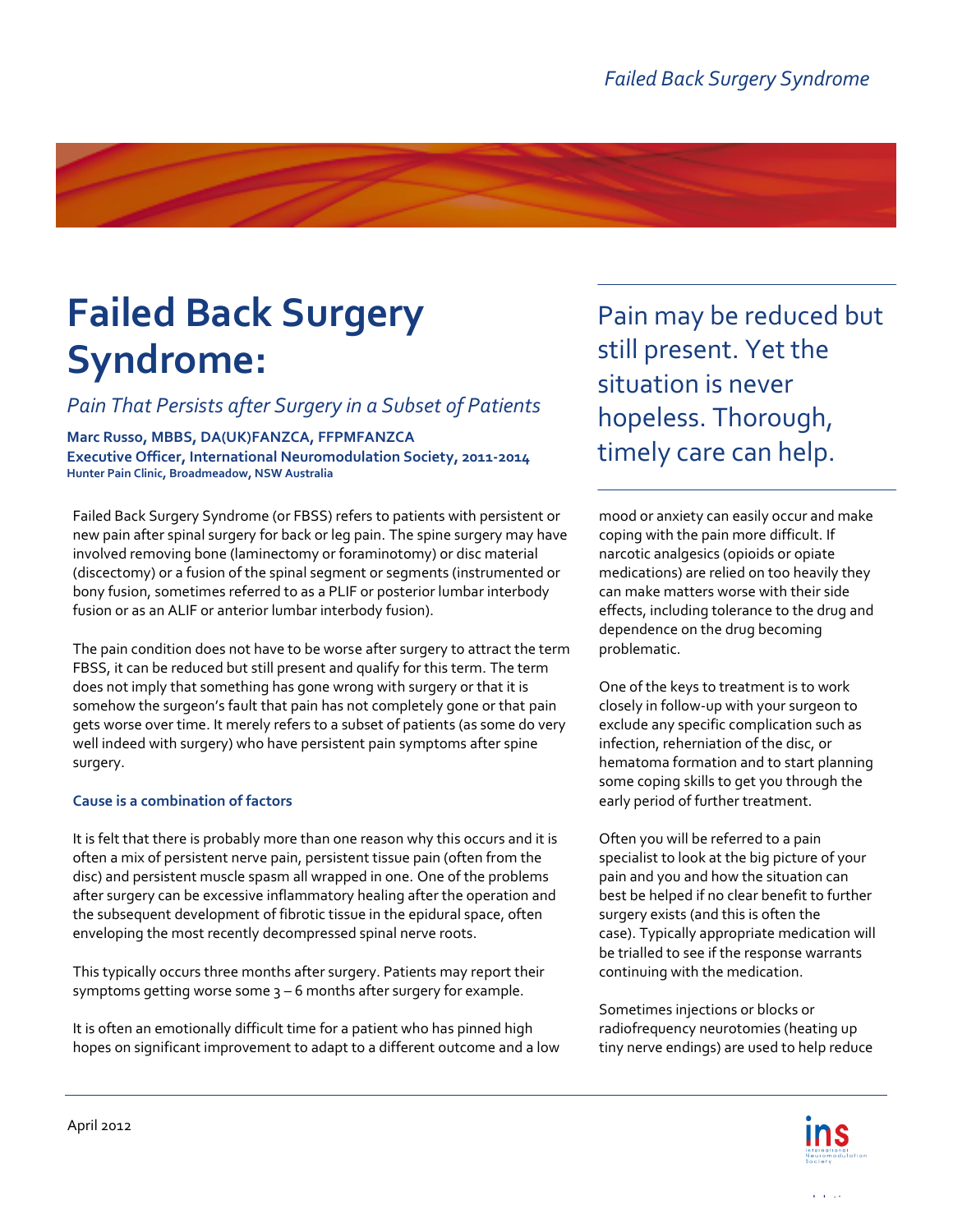pain from 6 – 12 months to allow a window of opportunity to get the muscles of the spine physically fit again and the individual physically fit again. This can require some structured exercise to be undertaken despite some pain being experienced. It is important to remember that experiencing pain doesn't necessarily mean further tissue damage and in FBSS, this is mostly the case.

## **Device acts like a pacemaker that regulates pain transmission**

If at the end of the day pain is persistent, disabling and hasn't responded to standard treatment for FBSS then a neuromodulation treatment option may be considered by the pain physician or surgeon. This is a device that consists of a lead or leads with small electrical contact points on the lead that when placed close to nerves (such as the spinal cord when placed in the epidural space, or peripheral nerves when placed under the skin) can stimulate them in a therapeutic fashion.

The treatment either produces a pleasant tingling, buzzing sensation that reduces the perception of the underlying pain or stimulates the nerves at a level that cannot be felt but still reduces the pain experience. A small implantable battery is connected to the lead and placed under the skin in a suitable location. The system operates much like a pacemaker for nerves but rather than regulating the heartbeat it regulates pain transmission.

There are a number of such products to choose from and your doctor would guide you as to the device most suitable for you.

One of the benefits of this treatment is that an external trial can be undertaken whereby just the lead is placed next to the relevant nerve or nerves and the battery can be worn on the belt for a trial of the treatment for 3 – 21 days to see what benefit an individual patient may derive from this therapy.

Obviously it is important to be as active as possible before and after this therapy is used to maximally return that individual to better health. The more pain management options you can master to use in conjunction with a spinal cord stimulator or peripheral nerve stimulator the better your results may be.

#### **Making pain more bearable**

It is important to realize that these treatments do not take all the pain away but they do make the pain much more bearable in the majority of patients. Many patients will be able to significantly reduce their medication and this allows a large reduction in medication side effects, which often allows patients to think more clearly.

Two landmark studies published several years ago show that spinal cord stimulation offers better long-term pain relief at lower annualised cost than either repeat spinal surgery or optimised nonsurgical care. The authors noted that patients with FBSS had had multiple attempts at symptom control that was ineffective or that resulted in a burden of side effects.

## **Intrathecal therapy option**

Some patients will be recommended to undergo intrathecal medication therapy, which is the other neuromodulation treatment option.

This involves placing a small hollow catheter into the fluid around the spinal cord and infusing medication from a small reservoir via an inbuilt computer that is placed in the fat of the abdominal wall.

Again this treatment can be trialled with their implant in place to see if the patient would benefit before deciding on this.

So you see far from it being the end of the road when surgery does not lead to desired outcomes there are other options that have been shown to help patients and reduce their pain.

## **A Comprehensive Approach**

We know that the earlier these are used in the patient's journey with persistent pain the more impressive are the results.

Once patients have had severe unrelenting pain for more than 10 years even these therapies can fail to help.